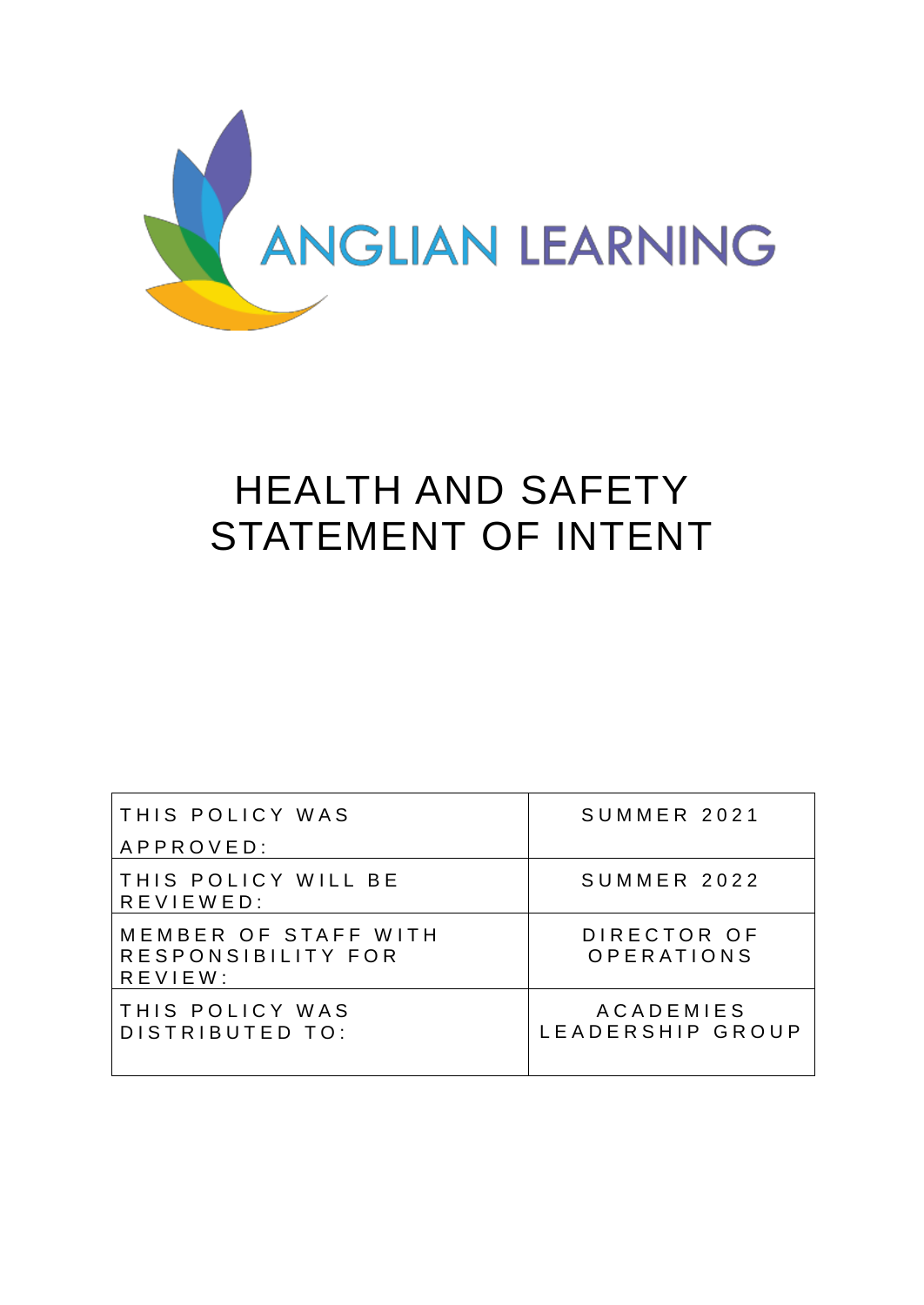#### **Introduction**

This document is a statement of intent by Anglian Learning regarding the organisation and arrangements for ensuring the health and safety at work of its employees, pupils, visitors and contractors, whilst on academy trust premises, on the premises of any Academy under the overall control of Anglian Learning or conducting work elsewhere on behalf of Anglian Learning.

Supplementary to this general statement each Academy will be responsible for developing its own health and safety policy which includes workplace Risk Assessments, clearly defined responsibilities and site specific health and safety procedures. The Board of Directors will delegate responsibilities to identify and reduce hazards to a minimum, but all staff and pupils must appreciate that their own safety, and that of others, also depends on their individual conduct and vigilance.

It is the policy of Anglian Learning to ensure, so far as reasonably practicable, the health and safety of its employees, pupils and community who may be affected by their activities, and to comply with the Health and Safety at Work Act 1974 and all other related and relevant legislation as appropriate.

#### **Legislation**

Under the Health and Safety at Work Act 1974, the employer in a school, i.e. Anglian Learning, must take reasonable steps to ensure that staff, pupils, and the community are not exposed to risks to their health and safety. This applies to activities on or off school premises.

Regulations made under the Health and Safety at Work etc. Act 1974 set out in more detail what actions employers are required to take. For example, the Management of Health and Safety at Work Regulations 1999 requires employers to:

- Assess the risks to staff and others affected by school activities in order to identify the health and safety measures that are necessary and, in certain circumstances, keep a record of the significant findings of that assessment;
- Introduce measures to manage those risks (risk management);
- Tell their employees about the risks and measures to be taken to manage the risks; and ensure that adequate training is given to employees on health and safety matters.

#### **Objectives**

To comply with this legislation, academies within Anglian Learning will endeavor to achieve the following objectives:

- To set and maintain high standards for health and safety throughout the organisation:
- To identify risks and set in place programmes to remove, manage, or reduce those risks;
- $\overline{1}$  To ensure, where reasonably practicable, that contractors working on Anglian Learning's behalf, work to the same high standards of safety as Anglian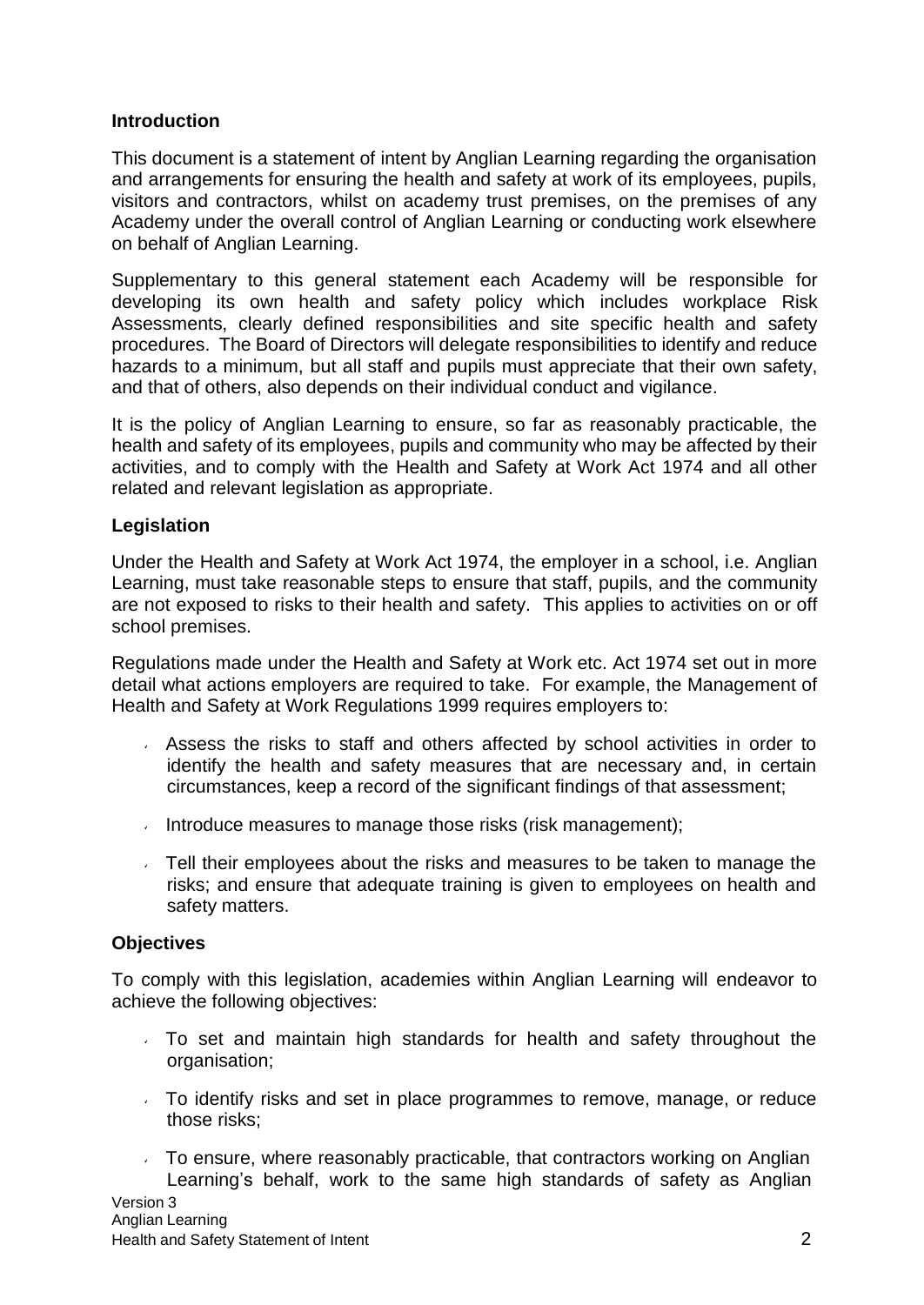Learning themselves;

- To ensure that all personnel are given the necessary information, instruction and training to enable them to work in a safe manner;
- To develop campaigns etc. to promote and encourage safety and health awareness of employees and others affected by their undertakings;
- To monitor its operations with regard to health and safety management and achieve continuous health and safety improvement:
- To ensure that the health and safety of the general public is protected in all academies within the Trust
- To ensure that adequate consideration is given to the protection of the environment;
- To ensure that these standards are communicated to all employees, associated company employees and contractors.

#### **Communication**

Each academy will have a clear and well communicated chain of responsibility for health and safety matters. The name of the Designated Persons appointed with responsibility for health and safety on each school site or associated premises, will be clearly communicated. The Designated Person with site responsibility, as well as Senior and Middle Leaders, will ensure that any relevant information, to ensure the management and control of risks, is communicated to all staff and visitors. All Anglian Learning employees and associated personnel should familiarise themselves with the Site Health and Safety Arrangements wherever they work.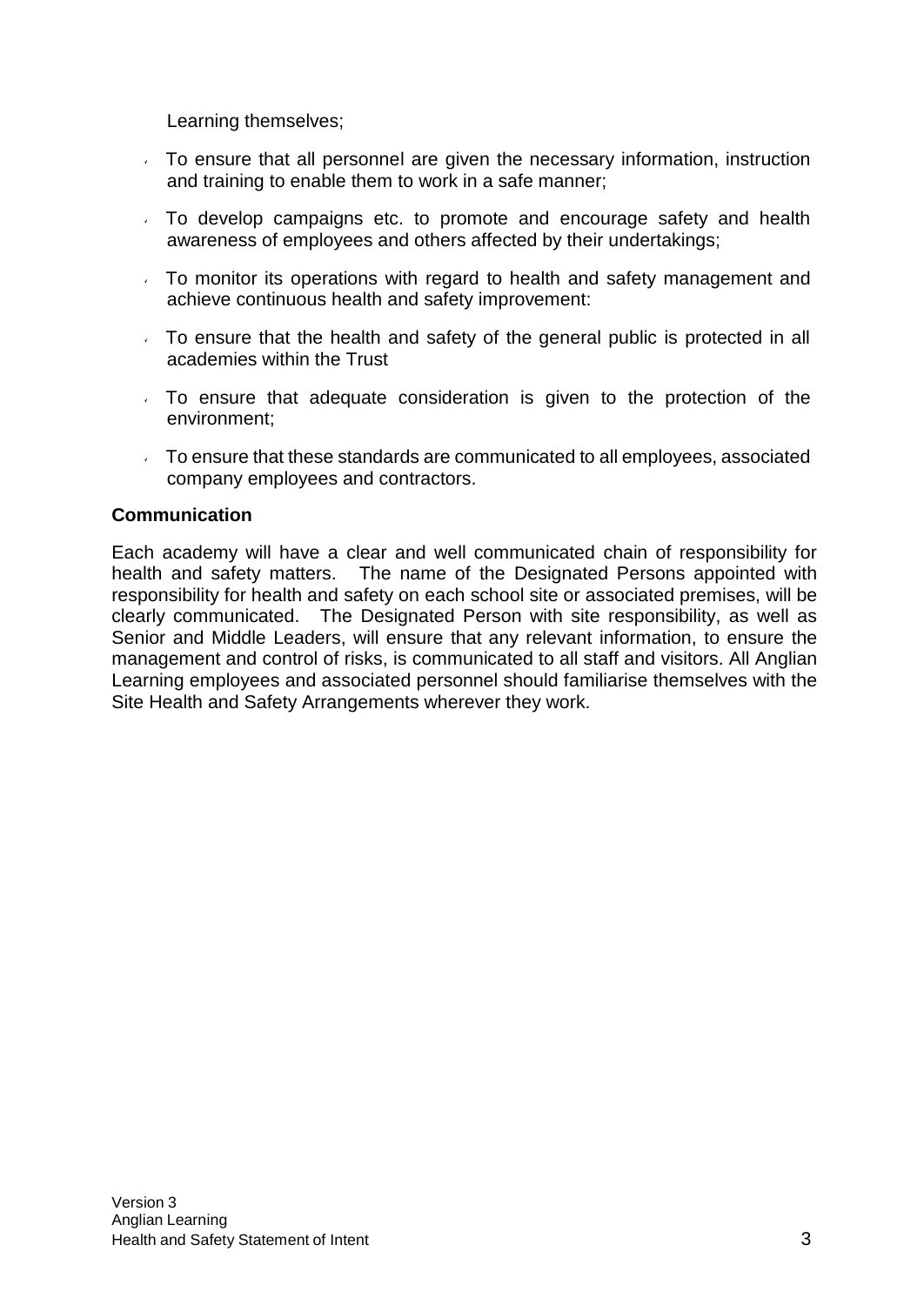# **Anglian Learning Structure and Responsibilities for Health and Safety**

#### **Anglian Learning Board of Directors**

The Trust Board of Directors oversees that the work of the Trust is conducted in accordance with the policy and procedures for health and safety and with due regard for any statutory provisions set out in legislation. The board will ensure that:

- The Trust establishes a health and safety policy and reviews this annually;
- $\sim$  Decision-making is in line with the policy and procedures for health and safety and any statutory provisions set out in legislation;
- $\sim$  Adequate resources are made available for health and safety;
- $\cdot$  Health and safety performance is continually reviewed;
- Suitable action plans for improving health and safety are developed and implemented;
- The Health and Safety audit is used to measure the performance of Local Governing bodies and Headteachers against health and safety requirements;
- Trust health and safety audit programme is implemented and the progress of remedial actions is monitored;
- On an annual basis, other relevant policies which will be developed by Anglian Learning and mandatory for all its academies.
- As the employer the Trust reserves the right to conduct periodic health and safety audits and inspections of all Academies in the Trust.
- The necessary advice, resources and support are available to academy leaders
- It receives a consolidated annual report from local governing bodies on health and safety statistics, risk management issues, and any other significant health and safety issues together with an action plan, where necessary, for their resolution to the Trust Board

# **Role of Director of Operations**

On behalf of Anglian Learning and CEO:

- $\sim$  To ensure the full implementation of Trust-wide Health and Safety policies, challenging and supporting Headteachers to ensure compliance with all relevant legislation.
- To drive a culture of continuous improvement in health and safety across the Trust.
- $\sqrt{ }$  To lead the development and quality assurance of the Trust disaster recovery plan and support Headteachers in the implementation and application.
- Lead, develop and implement a quality assurance process incorporating inspections and audits, to ensure that all schools are fully compliant with the Trust's Health and Safety Policy and statutory guidelines.
- Advise, support and train relevant personnel within schools on health and safety.
- Develop, review and maintain a Trust-wide operational Risk Register, informed by the outcomes of the Trust Health and Safety Quality Assurance process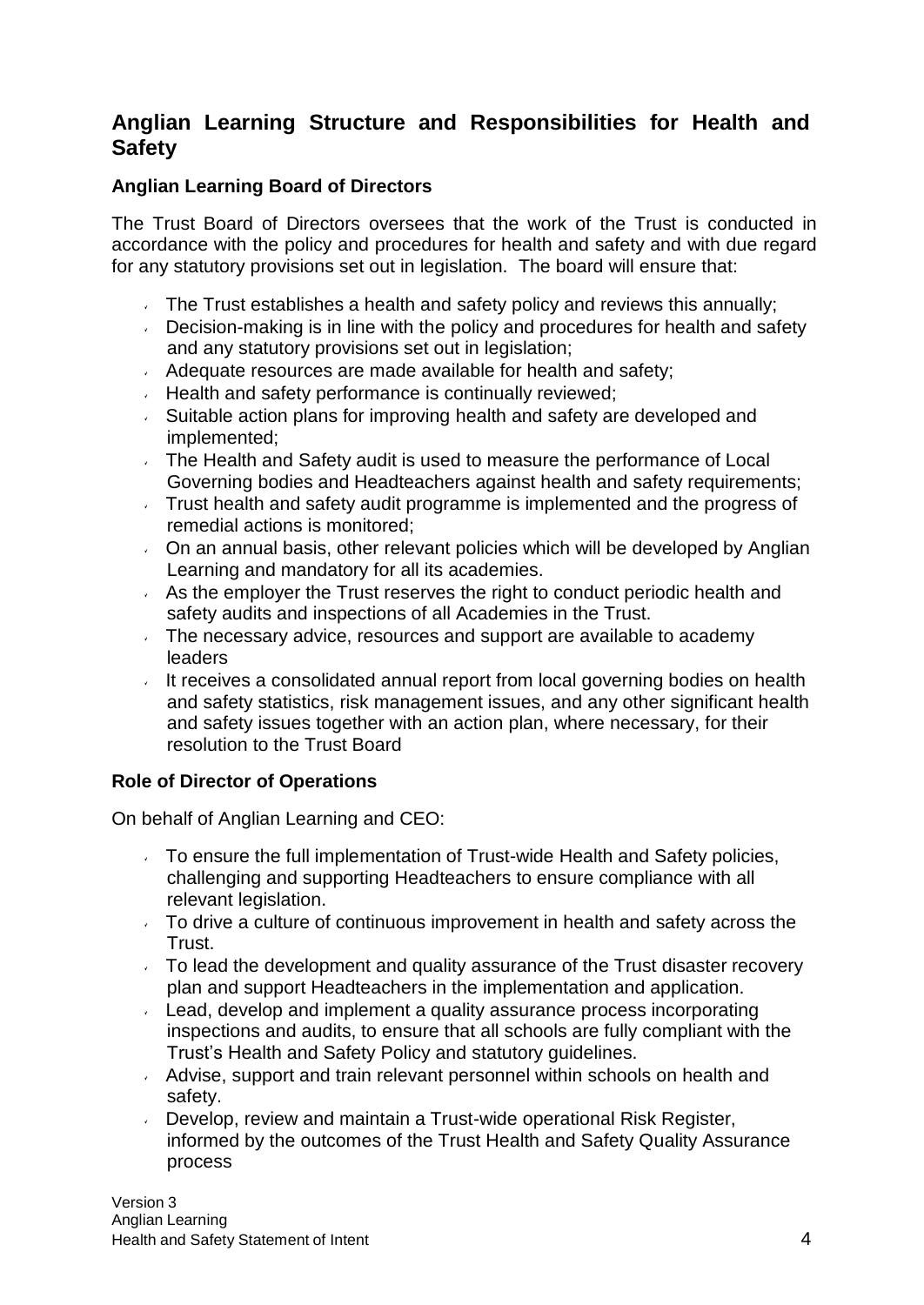### **Role of Head of Premises and Operations Primary Hub**

- $\sim$  To work across the Trust in collaboration with other cross-Trust roles, supporting the Director of Operations in creation and delivery of consistent and efficient practices and services.
- To liaise and work closely with the Director of Primary Education and the Headteachers of the primary schools to line manage the Site Officer / Caretaker at each primary school within Anglian Learning.
- $\sim$  To ensure that the primary schools within Anglian Learning comply with statutory inspection and testing.
- $\sim$  To have overall responsibility for the leadership and management of the facilities at the primary schools, ensuring that they are developed and maintained to the highest standard in order to provide an outstanding learning and working environment for pupils and staff, and a first class resource for the community.
- To contribute to the success of Anglian Learning by providing outstanding leadership and management of the primary school facilities ensuring efficient and effective running and delivery on their aims and priorities to their stakeholders.
- Ensure that the primary schools meet all health and safety requirements and that regular review and monitoring is in place, assisted by the relevant Site Officer / Caretaker.
- Identify risks to the Director of Operations and support the mitigation of those risks.

#### **Local Governing Bodies**

Are responsible for:

- Ensuring that health and safety regulations are followed;
- Implementing health and safety policies and procedures.
- Collectively, providing health and safety leadership, explaining expectations and how the organisation and procedures will deliver them at the school
- **Ensuring all relevant local governing body decisions reflect the Trust's health** and safety intentions as articulated in the Policy statement
- Receiving reports from the Headteacher (or their designate) of significant failures and outcomes of investigations (e.g. accidents, near misses), statistics and other health and safety issues
- Being informed by the Headteacher (or their designate) of relevant health and safety risk management issues, significant failures, outcomes of investigations outside formal meetings as considered appropriate
- The Headteacher of each Academy is to appoint a Health and Safety Coordinator for the Academy who will be the designated as the "responsible person" Trust Health and Safety Policy. This person must be competent to carry out the role and have sufficient authority and powers to be able to perform the role properly and must be a staff member.
- Appointing a Governor to maintain, on behalf of the local governing body, oversight of the management of health, safety and welfare of staff and other persons on school premises. The appointed Governor will attend termly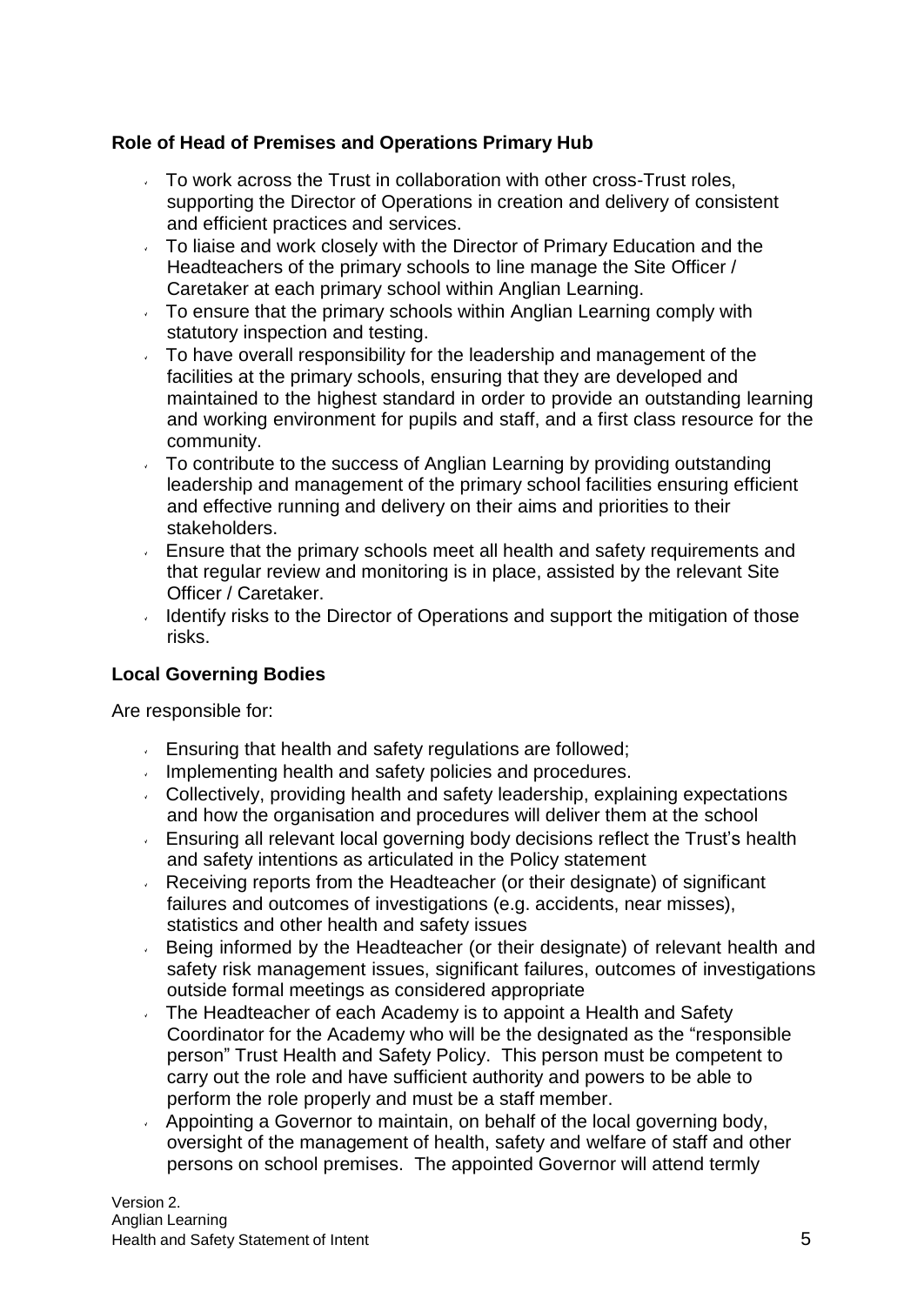Health and Safety Committee meetings

#### **Academy Headteacher**

All Anglian Learning Headteachers take overall responsibility for the management of health and safety within their Academy and sphere of influence. In particular Headteachers are required to:

- Ensure adequate resources are available to successfully manage health and safety within their Academy;
- Ensure implementation of their health and safety policy and procedures;
- Ensure the development and implementation of an Academy strategy for continuous improvement in health and safety;
- Ensure development, implementation and review of an Academy specific health and safety policy;
- Uphold the guiding principles for health and safety and require the same from all members of staff;
- Ensure development, implementation and review of structures and systems within the Academy to promote management control, co-operation, communication and competence on health and safety matters;
- Ensure effective proactive and reactive monitoring of health and safety at all management levels;
- Measure and review Academy performance against key performance indicators, targets and Academy health and safety action plans;
- Receive reports from the Head of Operations/Site Manager of significant failures and outcomes of investigations (e.g. accidents, near misses), statistics and other health and safety issues ;
- Present termly summary reports to the local governing body on significant  $\epsilon$ health and safety issues, outcomes of investigations (e.g. accidents, near misses), completed actions to resolve previous issues;
- **Present a consolidated annual report to the Trust on health and safety** statistics, risk management issues, any other significant health and safety issues together with an action plan for their resolution.

The Headteacher may choose to appoint a competent person to oversee all arrangements for educational visits and Academy journeys. If work experience is undertaken by pupils at the Academy, the Headteacher may choose to appoint a competent person to oversee all work experience arrangements.

#### **Distributed Leadership**

Anglian Learning assigns the health and safety responsibilities of additional tiers of management in local health and safety policies. Generally, where a manager or supervisor has an operational responsibility for the organisation or control of any undertaking or activity, he / she also carry the responsibility for doing all within his / her authority to ensure an acceptable level of health and safety during the conduct of that undertaking or activity. In all cases, this policy requirement reflects the legal duties placed on such persons by the statutory law on health and safety.

# **School Based Trade Union Safety Representatives**

Version 2. Anglian Learning Health and Safety Statement of Intent 6 Trade Union Safety Representatives are fully consulted on matters affecting the health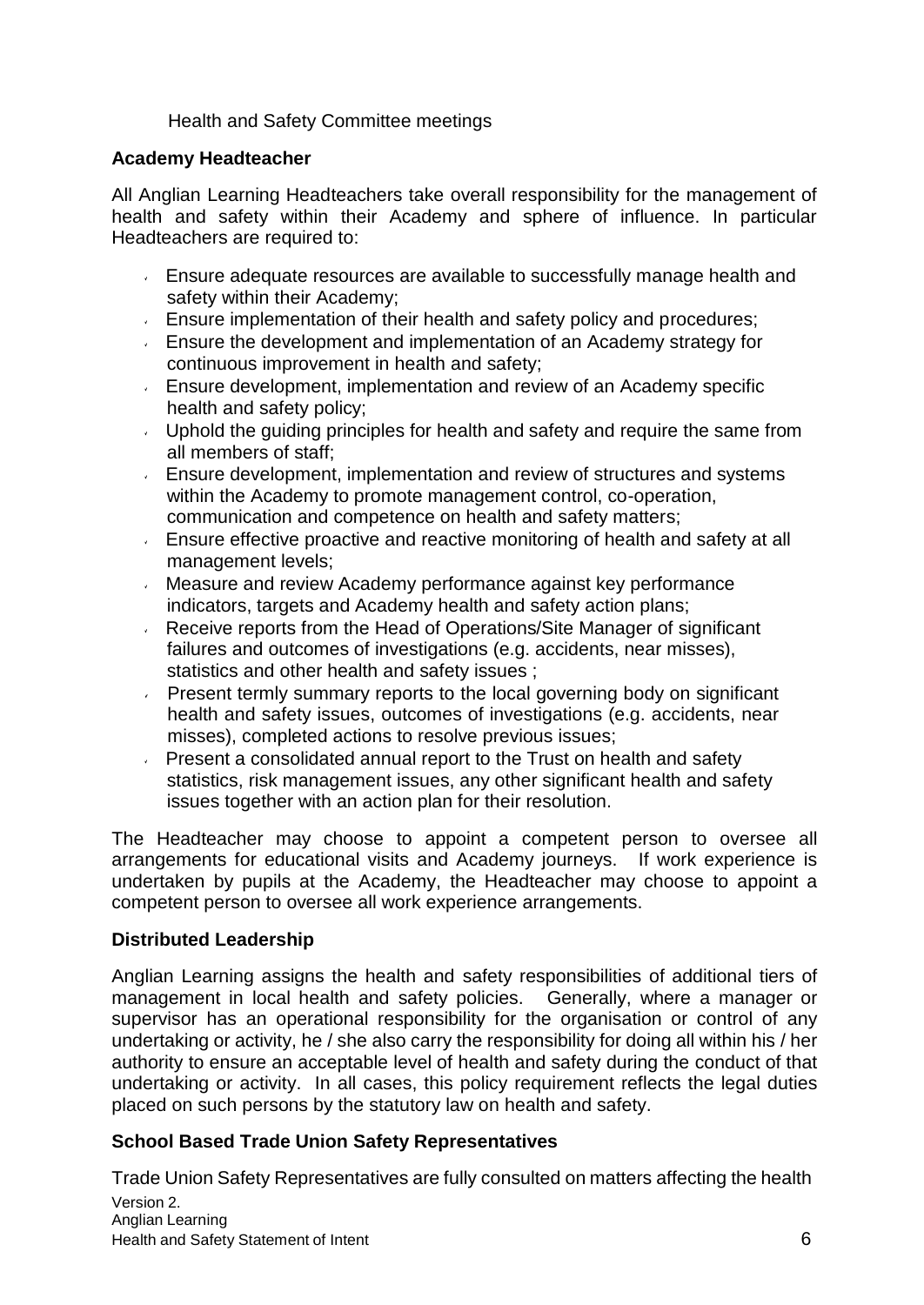and safety of employees they represent, in compliance with the Safety Representatives and Safety Committees Regulations 1977. Formal consultation with Trades Unions on health and safety takes place through the Health and Safety committees.

## **Employees**

All employees have an important part to play in protecting themselves and others. Health and safety responsibilities are based on legal obligations and are subject to Anglian Learning's disciplinary procedures and failure to comply with these would result in disciplinary action. In particular, all employees are required to:

- Take reasonable care for the health and safety of themselves and others, who may be affected by what they do or fail to do at work;
- Co-operate with all managers, senior leaders and supervisors on health and safety matters; familiarise themselves with, and to act in accordance with, any health and safety procedures which have been issued to them or otherwise brought to their attention;
- Act in accordance with any safety training which has been provided to them, or any verbal safety instructions issued to them;
- Make full and proper use of any personal protective equipment **(PPE)** and  $\epsilon$ clothing provided to them, in accordance with instructions or training received;
- Report any loss of, or obvious defect in, such **PPE** to their Line Manager;
- Act responsibly at all times or must not interfere with or misuse anything  $\epsilon$ provided in the interest of health, safety or welfare;
- Report any accident / incident, no matter how minor the injury, by informing their supervisor or manager (to be done on the day of accident/incident or as soon as possible thereafter). This includes reporting any accident / incident involving any member of school community whilst on Anglian Learning premises or affected by Anglian Learning activities, which comes to their attention;
- $\mathbf{v}^{\left(1\right)}$ Report to their line manager any work situation which they consider to represent a serious and immediate danger to health and safety, or any matter which they consider to represent a shortcoming in current arrangements for health and safety;
- Follow any laid down emergency procedures in the event of serious imminent dangers, such as emergency evacuations.

#### **Consultation and Training**

The Board of Directors of Anglian Learning along with the designated personnel of each school under its overall jurisdiction as set out in each individual schools policy, are committed to involving employees at all levels in the maintenance of Health and Safety standards. External Health and Safety Consultants will be used to provide professional health and safety advice as required.

#### **Policy Review**

The Anglian Learning and individual academy Health and Safety policy and other specific policies in use throughout the organisation will be regularly reviewed and revised as and when necessary, but each year at a minimum.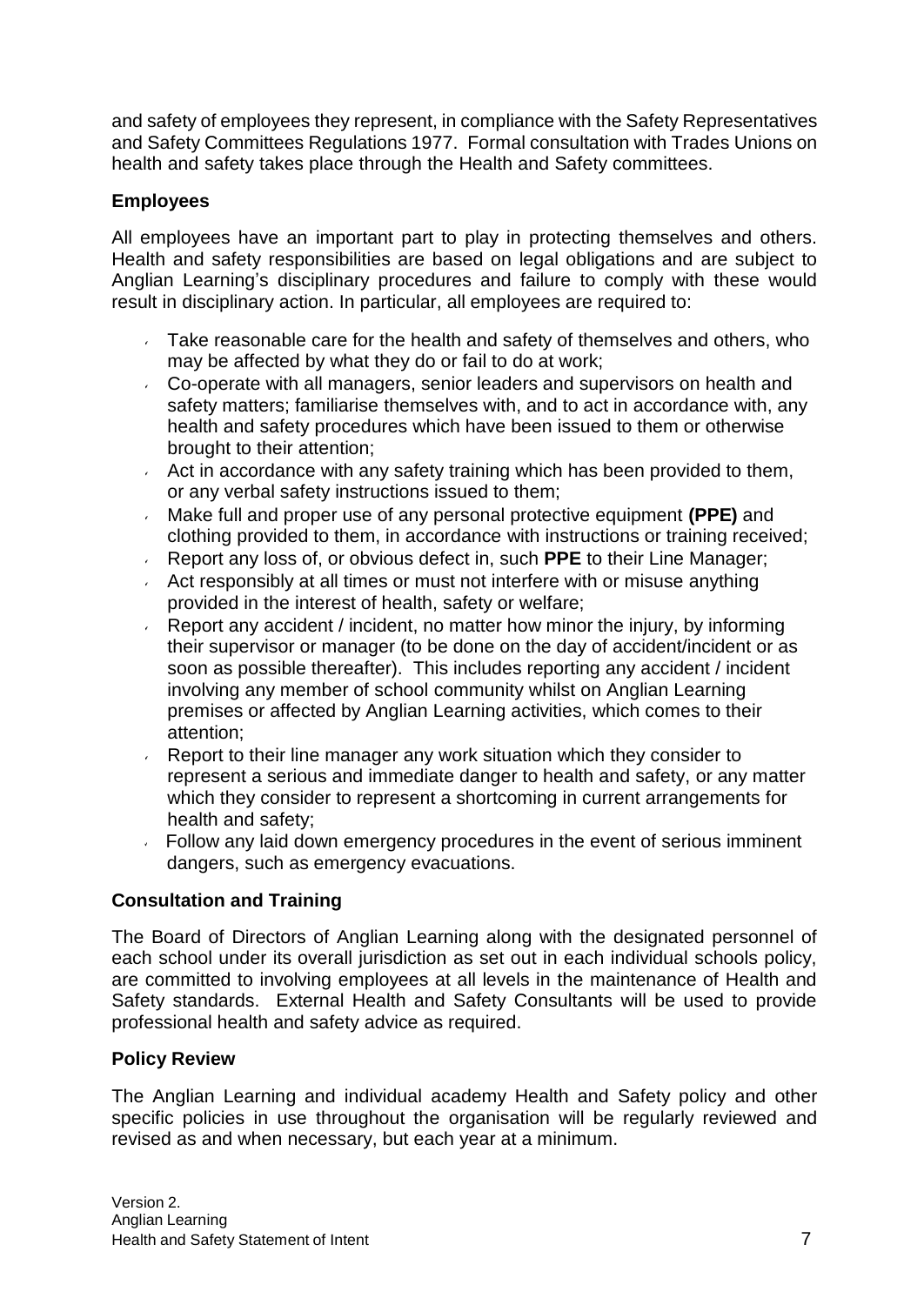#### **General Arrangements**

The Anglian Learning board of Directors will ensure that there are policies and procedures in place to cover Safeguarding, First Aid, Fire and Emergencies, Accident Reporting, Health and Safety Monitoring, and all associated activities. Anglian Learning utilises a number of software systems including Every, to help comply with Health and Safety, Fire Safety and environmental obligations with a Plan, Do, Check and Act approach. The Trust Board will ensure compliance through monitoring of a Risk Register and Trust level reporting mechanisms in all academies within the Trust.